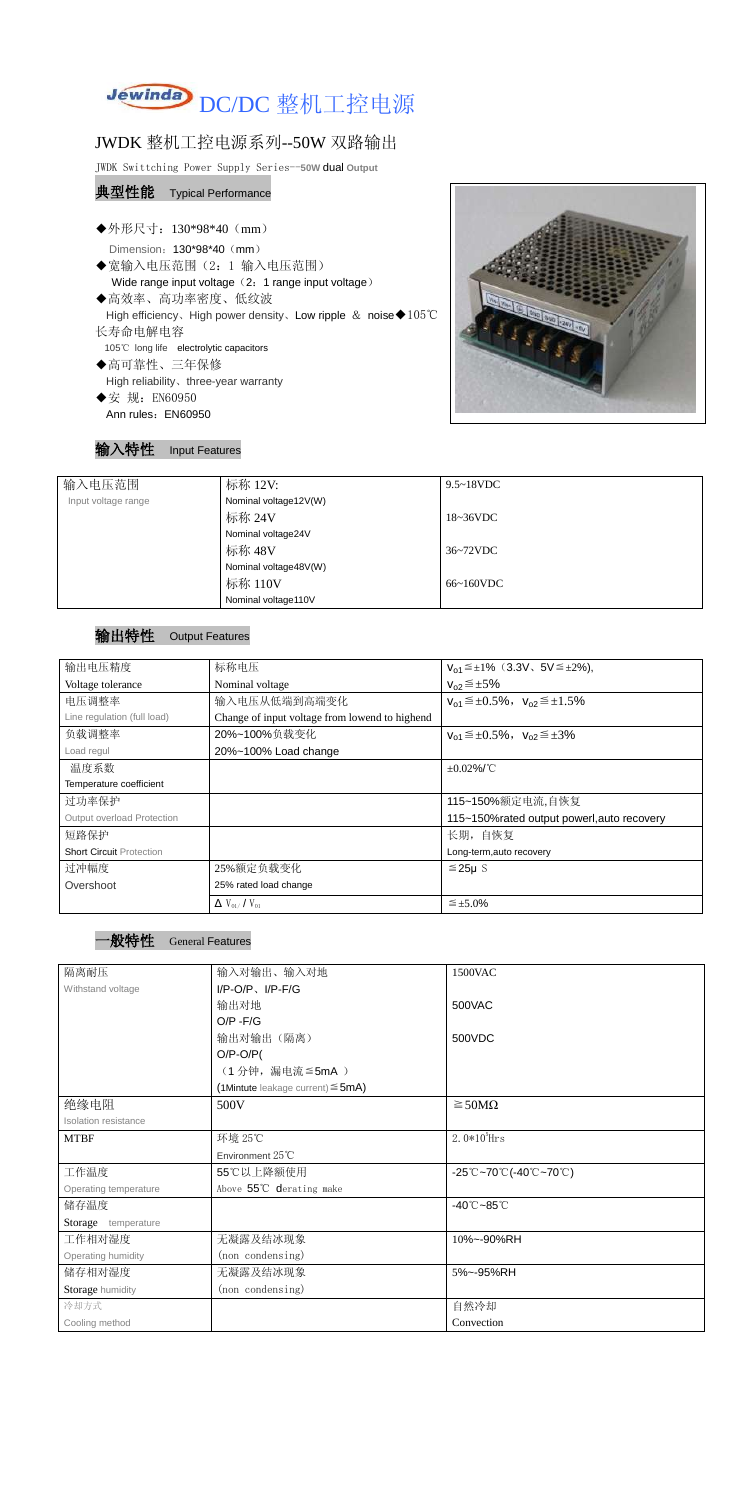

产品选型 Product selection

|                       | 输入电压          | 输出电压           | 输出电流           | 输出电压精度         | 纹波噪声                                   |            |
|-----------------------|---------------|----------------|----------------|----------------|----------------------------------------|------------|
| 产<br>品型号              | Input voltage | Output voltage | Output current | Output voltage | R&N                                    | 效 率        |
| Model No.             | $V_{in}$      | V <sub>O</sub> | $I_{\rm O}$    | tolerance      | $V$ $\mathrm{(}p\text{-}p\mathrm{)}mV$ | Efficiency |
|                       |               | $+5V$          | $0.5 - 5.0A$   | $\pm 2\%$      | 80mV                                   |            |
| JWDK50-12D5           |               | $-5V$          | $0.5 - 5.0A$   | $\pm 5\%$      | 100mV                                  | 78%        |
|                       |               | $+12V$         | $0.2 - 2.1A$   | $\pm 1\%$      | 100mV                                  |            |
| JWDK50-12D12          |               | $-12V$         | $0.2 - 2.1A$   | $\pm 5\%$      | 100mV                                  | 82%        |
|                       |               | $+24V$         | $0.1 - 1.0A$   | $\pm 1\%$      | 150mV                                  |            |
| JWDK50-12D24          |               | $-24V$         | $0.1 - 1.0A$   | $\pm 3\%$      | 150mV                                  | 84%        |
|                       |               | $+5V$          | $0.5 - 5.0A$   | $\pm 2\%$      | 80mV                                   |            |
| JWDK50-12S5S5I        | $9.5 - 18V$   | $+5V$          | $0.2 - 2.0A$   | $\pm 5\%$      | 100mV                                  | 77%        |
|                       |               | $+5V$          | $0.5 - 5.0A$   | $\pm 2\%$      | 80mV                                   |            |
| JWDK50-12S5S12I       |               | $+12V$         | $0.1 - 1.0A$   | $\pm 5\%$      | 100mV                                  | 79%        |
|                       |               | $+12V$         | $0.4 - 3.5A$   | $\pm 1\%$      | 120mV                                  |            |
| JWDK50-12S12S5I       |               | $+5V$          | $0.1 - 1.0A$   | $\pm 5\%$      | 100mV                                  | 80%        |
|                       |               | $+24V$         | $0.2 - 1.5A$   | $\pm 1\%$      | 150mV                                  |            |
| JWDK50-12 S24S5I      |               | $+5V$          | $0.1 - 1.0A$   | $\pm 5\%$      | 100mV                                  | 82%        |
|                       |               | $+5V$          | $0.5 - 5.0A$   | $\pm 2\%$      | 80mV                                   |            |
| JWDK50-24D5           |               | $-5V$          | $0.5 - 5.0A$   | $\pm 5\%$      | 100mV                                  | 78%        |
|                       |               | $+12V$         | $0.2 - 2.1A$   | $\pm 1\%$      | 100mV                                  |            |
| JWDK50-24D12          |               | $-12V$         | $0.2 - 2.1A$   | $\pm 3\%$      | 100mV                                  | 82%        |
|                       |               | $+24V$         | $0.1 - 1.0A$   | $\pm 1\%$      | 150mV                                  |            |
| JWDK50-24D24          |               | $-24V$         | $0.1 - 1.0A$   | $\pm 3\%$      | 150mV                                  | 84%        |
|                       |               | $+5V$          | $0.5 - 5.0A$   | $\pm 2\%$      | 80mV                                   |            |
| JWDK50-24S5S5I        |               | $+5V$          | $0.2 - 2.0A$   | $\pm 5\%$      | 100mV                                  | 78%        |
|                       | $18 - 36V$    | $+5V$          | $0.5 - 5.0A$   | $\pm 2\%$      | 80mV                                   |            |
| JWDK50-24S5S12I       |               | $+12V$         | $0.1 - 1.0A$   | $\pm$ 5%       | 100mV                                  | 79%        |
|                       |               | $+12V$         | $0.4 - 3.5A$   | $\pm 1\%$      | 120mV                                  |            |
| JWDK50-24S12S5I       |               | $+5V$          | $0.1 - 1.0A$   | $±5\%$         | 100mV                                  | 80%        |
|                       |               | $+24V$         | $0.2 - 1.5A$   | $\pm 1\%$      | 150mV                                  |            |
| JWDK50-24S24S5I       |               | $+5V$          | $0.1 - 1.0A$   | $±5\%$         | 100mV                                  | 82%        |
|                       |               | $+5V$          | $0.5 - 5.0A$   | $\pm 2\%$      | 80mV                                   |            |
| <b>JWDK50-48D5</b>    |               | $-5V$          | $0.5 - 5.0A$   | $±5\%$         | 100mV                                  | 78%        |
|                       |               | $+12V$         | $0.2 - 2.1A$   | $\pm 1\%$      | 100mV                                  |            |
| JWDK50-48D12          |               | $-12V$         | $0.2 - 2.1A$   | $\pm 3\%$      | 100mV                                  | 82%        |
|                       |               | $+24V$         | $0.1 - 1.0A$   | $\pm 1\%$      | 150mV                                  |            |
| JWDK50-48D24          |               | $-24V$         | $0.1 - 1.0A$   | $\pm 3\%$      | 150mV                                  | 84%        |
|                       |               | $+5V$          | $0.5 - 5.0A$   | $\pm 2\%$      | 80mV                                   |            |
| <b>JWDK50-48S5S5I</b> |               | $+5V$          | $0.2 - 2.0A$   | $\pm$ 5%       | 100mV                                  | 78%        |
|                       | $36 - 72V$    | $+5V$          | $0.5 - 5.0A$   | $\pm 2\%$      | 80mV                                   |            |
| JWDK50-48S5S12I       |               | $+12V$         | $0.1 - 1.0A$   | $\pm 3\%$      | 100mV                                  | 79%        |
|                       |               | $+12V$         | $0.4 - 3.5A$   | $\pm 1\%$      | 120mV                                  |            |
| JWDK50-48S12S5I       |               | $+5V$          | $0.1 - 1.0A$   | $±5\%$         | 100mV                                  | 80%        |
|                       |               | $+24V$         | $0.2 - 1.5A$   | $\pm 1\%$      | 150mV                                  |            |
| JWDK50-48S24S5I       |               | $+5V$          | $0.1 - 1.0A$   | $\pm$ 5%       | 100mV                                  | 82%        |
|                       |               | $+5V$          | $0.5 - 5.0A$   | $\pm 2\%$      | 80mV                                   |            |
| JWDK50-110D5          |               | $-5V$          | $0.5 - 5.0A$   | $±5\%$         | 100mV                                  | 79%        |
|                       |               | $+12V$         | $0.2 - 2.1A$   | $\pm 1\%$      | 100mV                                  |            |
| JWDK50-110D12         |               | $-12V$         | $0.2 - 2.1A$   | $\pm 3\%$      | 100mV                                  | 83%        |
|                       |               | $+24V$         | $0.1 - 1.0A$   | $\pm 1\%$      | 150mV                                  |            |